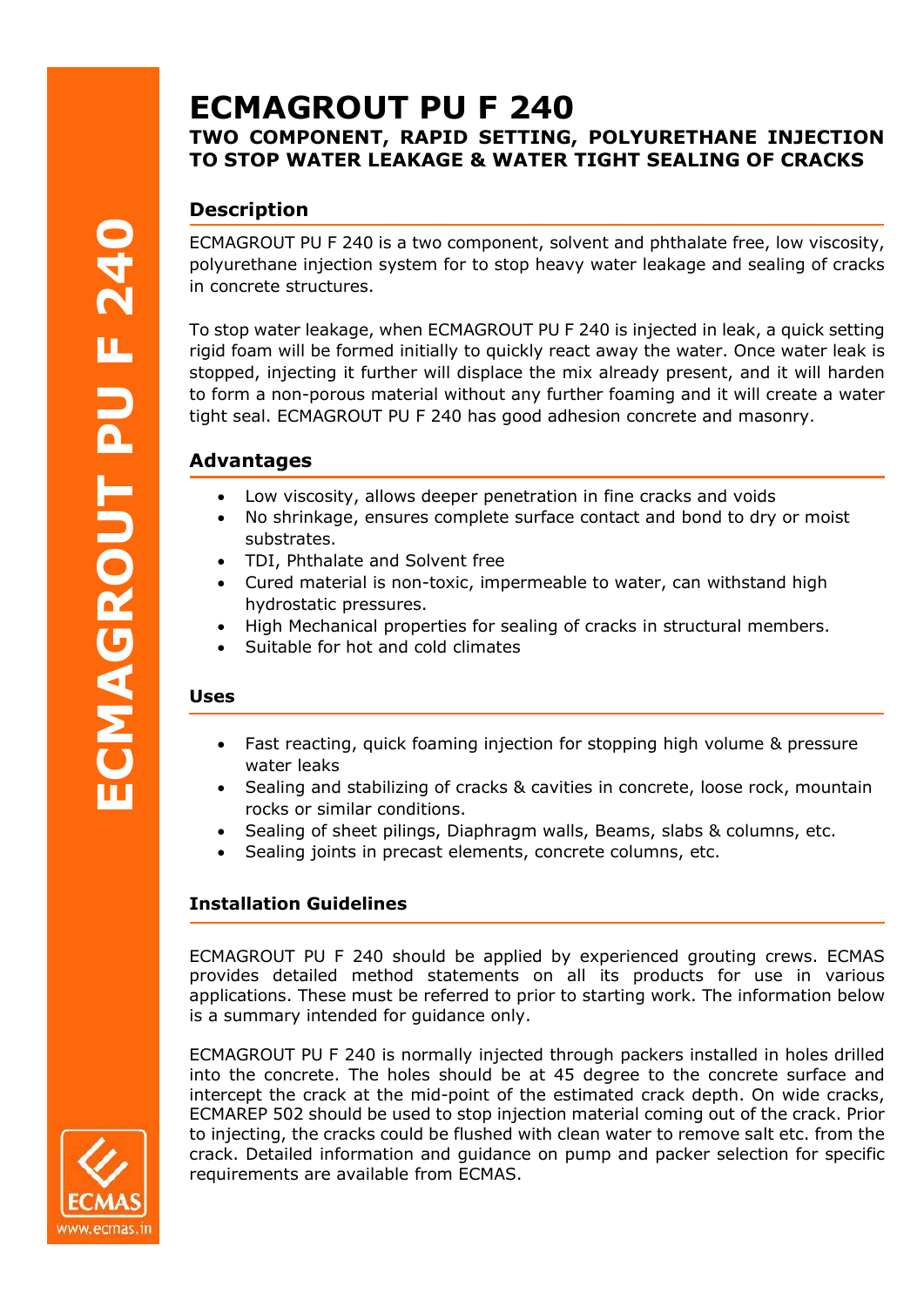#### **Injection process**

Polyurethanes are water sensitive so needs to be used carefully. It is recommended to store the products before processing at working temperature for at least 12 hours. ECMAGROUT PU F 240 should be injected using a standard 2 component (1:1 by volume) injection equipment fitted with a static mixer & flushing pump and having adequate pressure and delivery rate. To avoid pump and hose blockages they should be flushed with suitable cleaning agent like the ECMACLEAN prior to using polyurethane materials. When ECMAGROUT PU F 240 comes into contact with water, it will foam to stop leaking water. Inject packers sequentially. On vertical surfaces start injection at the lowest packer and continue to the next packer etc.

Inject ECMAGROUT PU F 240 further and the ensuing reaction mix will displace the mix already present, and it will harden to form a non-porous material without any further foaming. Thereby producing a watertight seal.

| <b>Technical Specifications</b> |
|---------------------------------|
|                                 |

| <b>Mixing Ratio</b>                     | (by volume)<br>1:1<br>$1:1.18$ (by weight) |
|-----------------------------------------|--------------------------------------------|
| Viscosity (mPa.s) at 25°C               | 100-120                                    |
| Cream Time at 25°C                      | 15-25 Second                               |
| Gel Time at 25°C                        | 60-80 Seconds                              |
| Tensile strength N/mm <sup>2</sup>      | $40 - 45$                                  |
| Compressive Strength N/mm <sup>2</sup>  | >60                                        |
| Elongation at Break %                   | $4 - 6$                                    |
| Shore Hardness (D)                      | $70 - 75$                                  |
| <b>Intended Use</b>                     | Quick Leakage Arrest & Sealing of cracks   |
| Allowed min thickness of crack (mm)     | 0.1                                        |
| Moisture state of the crack             | Dry, damp & wet cracks                     |
| Min and max use temperature             | 5°C to 50°C                                |
| Adhesion by Tensile Bond Strength (MPa) | >3                                         |
| Adhesion by Slant Shear Strength        | <b>Monolithic failure</b>                  |
| Non-volatile matter %                   | >95                                        |
| <b>Glass Transition Temperature</b>     | $-5^{\circ}$ C                             |
| <b>Corrosion Behavior</b>               | Deemed to have no corrosive effect         |
| Packaging                               | 11 kg packs (Part A - 5 Kg, Part B - 6 Kg) |



Note: Large Packaging can be provided for bulk requirements